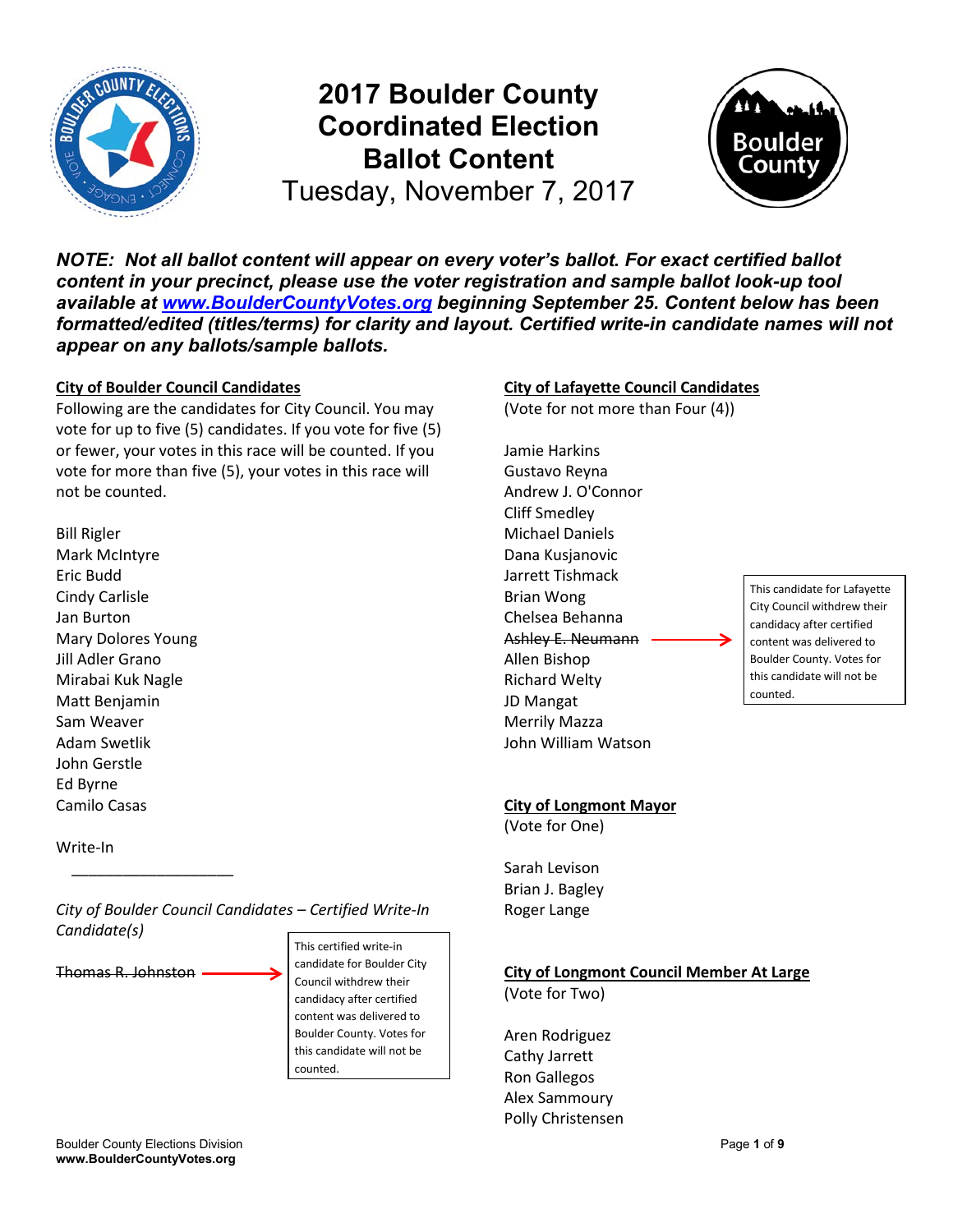#### **City of Longmont Council Member Ward 2** (Vote for One)

Marcia Martin Jeff Moore

**City of Louisville City Council Person Ward I (4 Year Term)** (Vote for One)

Chris Leh

**City of Louisville City Council Person Ward II (4 Year Term)** (Vote for One)

Jeff Lipton

**City of Louisville City Council Person Ward III (4 Year Term)** (Vote for One)

Ashley Stolzmann

**Boulder Valley School RE-2 Director District B (4 Years)** (Vote for One)

Christina Marquis

#### **Boulder Valley School RE-2 Director District E (4 Years)** (Vote for One)

Donna Miers Raj Rawat Dean Vlachos

## **Boulder Valley School RE-2 Director District F (4 Years)**

(Vote for One)

Andrew Hendrickson Kitty Sargent Alexandra Eddy

This candidate for Boulder Valley School District withdrew his candidacy after certified content was delivered to Boulder County. Votes for this candidate will not be counted.

# **Estes Park School R-3 School Director At Large (4-Year**

**Term)** (Vote for no more than Two (2)) Laura Case Danielle Wolf

**Thompson School R2-J Director District B 4 Year Term** (Vote for One) Paul Bankes

**Thompson School R2-J Director District E 4 Year Term** (Vote for One) Lori Hvizda Ward

**Thompson School R2-J Director District F 4 Year Term** (Vote for One)

Barbara Kruse

 $\overline{\phantom{a}}$  , and the set of the set of the set of the set of the set of the set of the set of the set of the set of the set of the set of the set of the set of the set of the set of the set of the set of the set of the s

Write-In

*Thompson School R2-J Director District F 4 Year Term – Certified Write-In Candidate(s)*

Lynn Greer

## **COUNTY ISSUE 1A (Worthy Cause 0.05% Countywide Sales and Use Tax Extension):**

WITH NO INCREASE IN ANY COUNTY TAX, SHALL THE COUNTY'S EXISTING 0.05% SALES AND USE TAX FOR HEALTH AND HUMAN SERVICES BE EXTENDED TO AND INCLUDING DECEMBER 31, 2033 FOR THE PURPOSES OF FUNDING CAPITAL FACILITIES AND EQUIPMENT FOR NON-PROFIT HUMAN SERVICES AGENCIES AND HOUSING AUTHORITIES WITHIN BOULDER COUNTY PROVIDING HEALTH, MENTAL HEALTH, TRANSITIONAL AND PERMANENTLY AFFORDABLE HOUSING, AND OTHER HUMAN SERVICES, INCLUDING BUT NOT LIMITED TO CHILDCARE AND EARLY CHILDHOOD EDUCATION, BASIC NEEDS SUCH AS FOOD AND CLOTHING, AND SERVICES FOR THE ELDERLY AND PEOPLE WITH DISABILITIES; AND SHALL THE PROCEEDS AND THE EARNINGS ON THE INVESTMENT OF THE

Boulder County Elections Division **Page 2** of 9 and 2 of 9 **www.BoulderCountyVotes.org**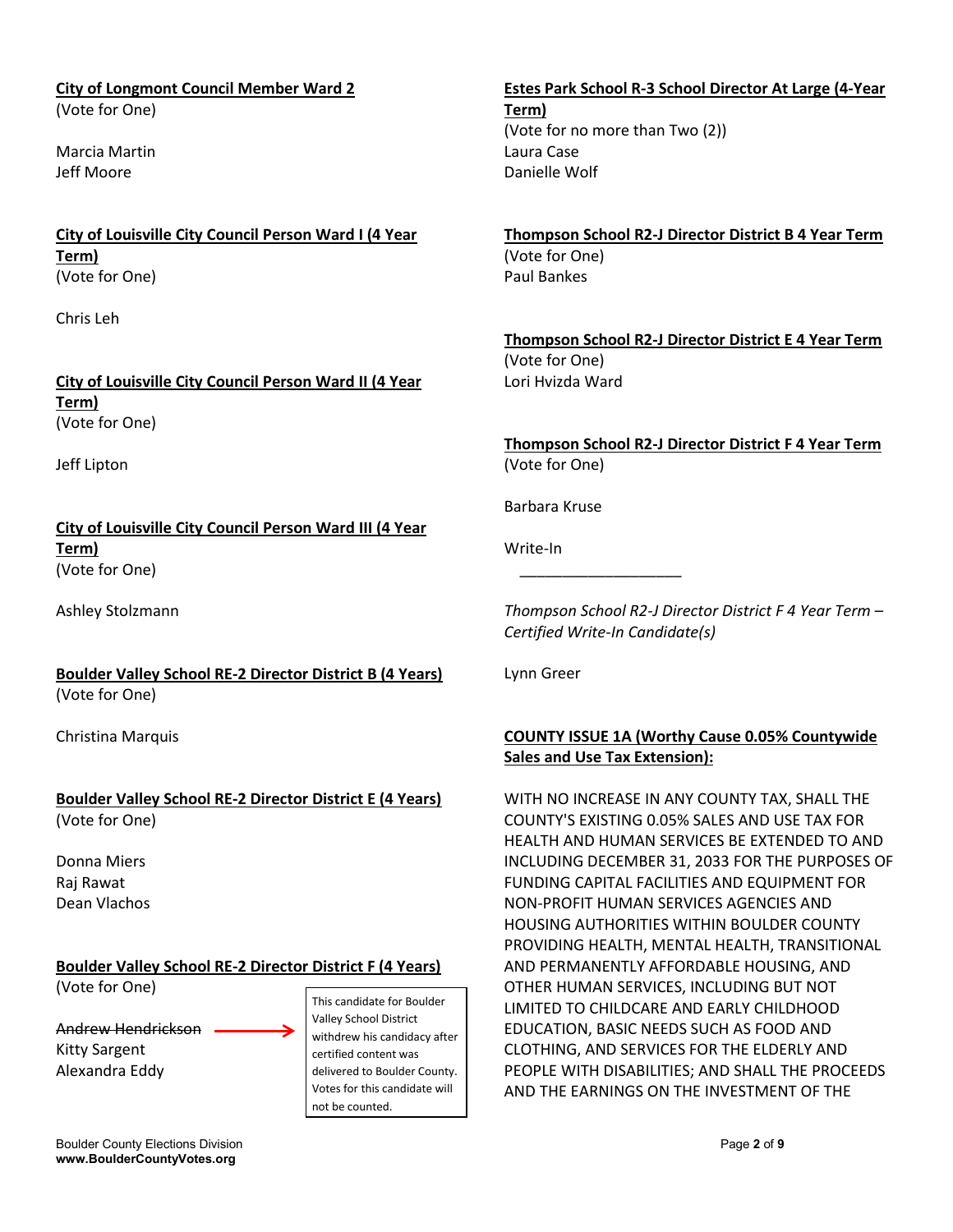PROCEEDS OF SUCH TAX CONSTITUTE A VOTER-APPROVED REVENUE CHANGE; ALL IN ACCORDANCE WITH BOARD OF COUNTY COMMISSIONERS' RESOLUTION NO. 2017-89?

Yes No

## **County Question 1B (Sheriff Term Limit Extension to Five Terms):**

Shall the term limits imposed by state law and in Article XVIII, Section 11, of the Colorado Constitution on the office of Sheriff of Boulder County be modified so as to permit an elected officeholder in that office to seek and, if the voters of Boulder County choose to re-elect that person to a fifth term in office, to serve a fifth consecutive term?

Yes No

## **County Question 1C (Authorization to Provide Broadband Services):**

Without increasing taxes, shall Boulder County be authorized to provide high-speed Internet service (advanced service), telecommunications service, and/or cable television service, including any new and improved high bandwidth services based on future technologies, utilizing existing or new County-owned infrastructure or facilities, to schools, libraries, residents, businesses, nonprofit entities, and other users or subscribers of such services, either directly or indirectly, with public or private sector partners, as expressly permitted by Article 27, Title 29 of the Colorado Revised Statutes, entitled "Competition in Utility and Entertainment Services"?

Yes No

#### **BALLOT ISSUE 2L CITY OF BOULDER UTILITY OCCUPATION TAX INCREASE AND EXTENSION**

SHALL CITY OF BOULDER TAXES BE INCREASED \$4,000,000 ANNUALLY (IN THE FIRST YEAR) THROUGH AN INCREASE OF UP TO THAT AMOUNT IN THE CURRENT UTILITY OCCUPATION TAX IN THE YEAR 2018;

AND \$3,000,000 IN THE YEAR 2019; AND SHALL THE PORTION OF THE CITY'S UTILITY OCCUPATION TAX APPROVED BY VOTERS ON NOVEMBER 1, 2011, WHICH IN 2017 WAS IN THE AMOUNT OF \$2,015,710, BE EXTENDED FROM ITS CURRENT EXPIRATION DATE OF DECEMBER 31, 2017 THROUGH DECEMBER 31, 2022; AND SHALL THE EXTENSION AND THE ANNUAL INCREASE IN THE TAX BE USED TO FUND COSTS ASSOCIATED WITH A MUNICIPAL ELECTRIC UTILITY THAT WILL SUPPORT BOULDER'S CLEAN ENERGY GOALS AND THE COMMUNITY'S COMMITMENT TO THE PARIS CLIMATE AGREEMENT, IMPROVE SYSTEM RELIABILITY, AND CREATE ENERGY-RELATED BUSINESS OPPORTUNITIES, PROVIDED THAT IF THE CITY OF BOULDER DECIDES NOT TO PROCEED WITH A MUNICIPAL ELECTRIC UTILITY, THE TAX SHALL EXPIRE AFTER COSTS ASSOCIATED WITH THE MUNICIPAL UTILITY EFFORT ARE PAID; AND SHALL THE INCREASED AND EXTENDED PORTION OF THE TAX BE SUBJECT TO THE SAME TERMS AND CONDITIONS AS THE ORIGINAL TAX AND ALL EARNINGS THEREON (REGARDLESS OF AMOUNT) CONSTITUTE A VOTER APPROVED REVENUE CHANGE, AND AN EXCEPTION TO THE REVENUE AND SPENDING LIMITS OF ARTICLE X, SECTION 20 OF THE COLORADO CONSTITUTION?

For the Measure **Against the Measure** 

## **BALLOT ISSUE 2M CITY OF BOULDER 0.3 CENTS CAPITAL IMPROVEMENT TAX EXTENSION**

WITHOUT RAISING THE EXISTING TAX RATE, SHALL THE EXISTING COMMUNITY CULTURE AND SAFETY SALES AND USE TAX OF 0.3 CENTS, SCHEDULED TO EXPIRE DECEMBER 31, 2017, BE EXTENDED TO DECEMBER 31, 2021, WITH THE REVENUE FROM SUCH TAX EXTENSION AND ALL EARNINGS THEREON BE USED TO FUND CITY CAPITAL IMPROVEMENT PROJECTS SUCH AS: APPROXIMATELY \$12,500,000 TO RELOCATE FIRE STATION #3; APPROXIMATELY \$5,000,000 FOR LIBRARY - NORTH BOULDER BRANCH; APPROXIMATELY \$5,500,000 FOR CITYWIDE RADIO INFRASTRUCTURE REPLACEMENT; APPROXIMATELY \$3,500,000 FOR FOURMILE CANYON CREEK GREENWAYS IMPROVEMENTS - 19TH TO BROADWAY; APPROXIMATELY \$4,200,000 FOR SCOTT CARPENTER POOL REPLACEMENT; AND APPROXIMATELY \$400,000 FOR PUBLIC ART; NON-PROFIT ORGANIZATION CAPITAL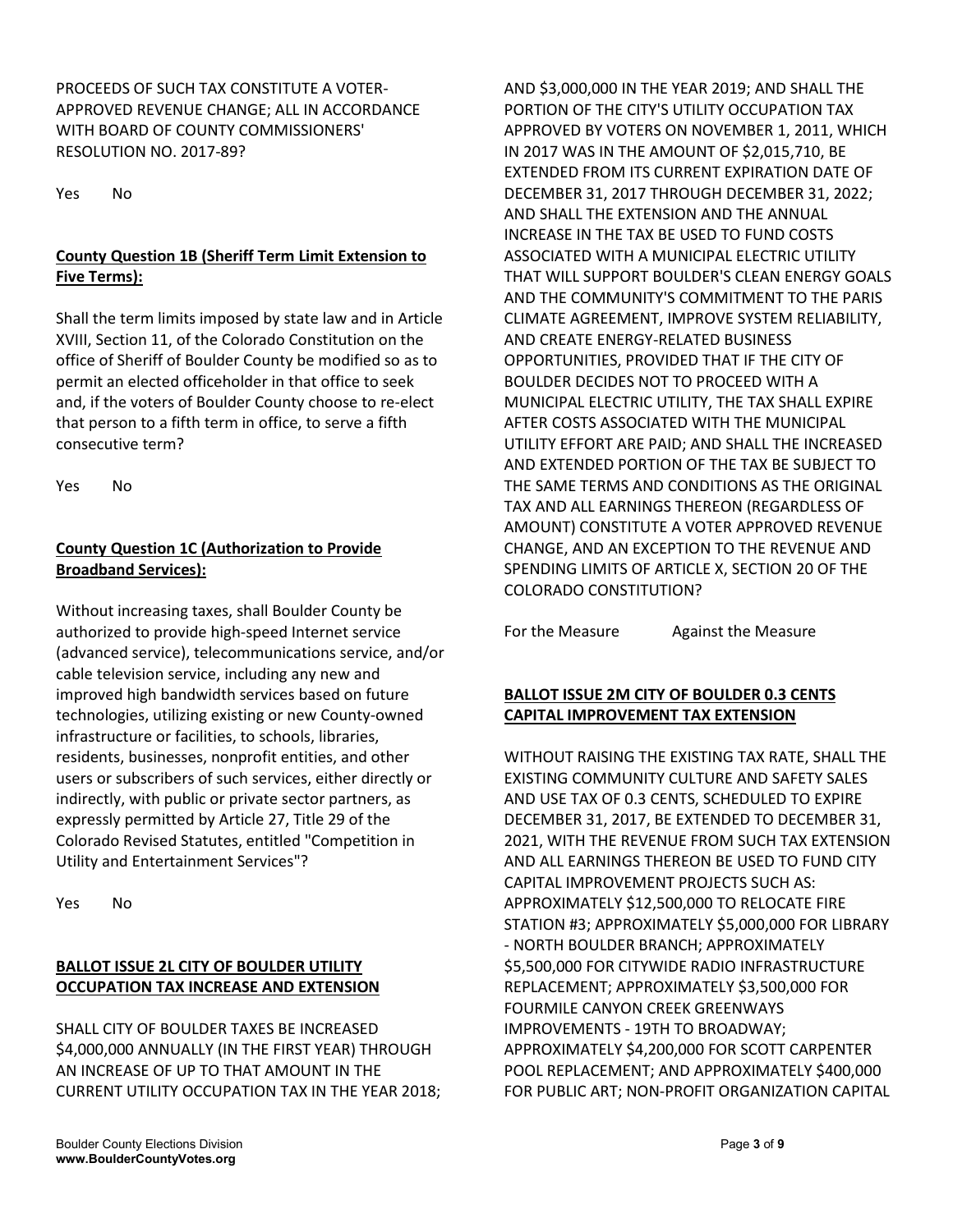IMPROVEMENT PROJECTS SUCH AS: APPROXIMATELY \$87,000 FOR GROWING GARDENS - POLLINATOR PAVILION; APPROXIMATELY \$822,500 FOR COMMUNITY CYCLES COMMUNITY CYCLING CENTER; APPROXIMATELY \$1,600,000 FOR MEALS ON WHEELS NEW FACILITY CONSTRUCTION; APPROXIMATELY \$1,750,000 FOR STUDIO ARTS BOULDER - COMMUNITY STUDIO ARTS EDUCATION CENTER; APPROXIMATELY \$1,400,000 FOR CENTER FOR RESOURCE CONSERVATION – ZERO WASTE COMMUNITY CENTER; APPROXIMATELY \$1,250,000 FOR KGNU - COMMUNITY MEDIA CENTER; AND APPROXIMATELY \$1,000,000 FOR BOULDER MUSEUM OF CONTEMPORARY ART - MUSEUM RENOVATION; ANY PAYMENTS FROM THIS TAX TO NON-PROFIT ORGANIZATIONS SHALL BE MADE IN COMPLIANCE WITH TERMS, CONDITIONS, TIMING AND FUNDRAISING MATCHING REQUIREMENTS APPROVED BY THE BOULDER CITY COUNCIL; AND ANY REMAINING FUNDS TO BE APPROPRIATED BY THE BOULDER CITY COUNCIL TO FUND CAPITAL IMPROVEMENT PROGRAM PROJECTS; AND IN CONNECTION THEREWITH, SHALL ANY EARNINGS FROM THE REVENUES FROM SUCH TAX EXTENSION CONSTITUTE A VOTER APPROVED REVENUE CHANGE AND AN EXCEPTION TO THE REVENUE AND SPENDING LIMITS OF ARTICLE X, SECTION 20 OF THE COLORADO CONSTITUTION?

For the Measure Against the Measure

## **BALLOT ISSUE 2N CITY OF BOULDER DEBT AUTHORITY FOR CAPITAL IMPROVEMENT TAX**

SHALL CITY OF BOULDER DEBT BE INCREASED UP TO \$26,000,000 WITH A REPAYMENT COST OF UP TO \$29,000,000 (SUCH AMOUNT BEING THE TOTAL PRINCIPAL AND INTEREST THAT COULD BE PAYABLE OVER THE MAXIMUM LIFE OF THE DEBT) TO BE PAID FROM THE EXTENSION OF THE COMMUNITY CULTURE AND SAFETY SALES AND USE TAX OF 0.3 CENTS, IF SEPARATELY APPROVED; SUCH DEBT TO BEAR INTEREST AT A NET EFFECTIVE RATE NOT TO EXCEED 4.002 PERCENT PER ANNUM AND HAVE A MATURITY DATE NOT LATER THAN FOUR YEARS FROM THE DATE ANY SUCH DEBT IS ISSUED, SUCH DEBT TO BE SOLD AT SUCH TIME AND IN SUCH MANNER AND TO CONTAIN SUCH TERMS, NOT INCONSISTENT HEREWITH, AS THE CITY COUNCIL MAY DETERMINE, WITH THE PROCEEDS OF

SUCH DEBT AND EARNINGS THEREON BEING USED TO FUND THE FOLLOWING CITY CAPITAL IMPROVEMENT PROGRAM PROJECTS OTHERWISE PAYABLE FROM SAID SALES AND USE TAX; RELOCATION OF FIRE STATION #3; LIBRARY - NORTH BOULDER BRANCH; CITYWIDE RADIO INFRASTRUCTURE REPLACEMENT; FOURMILE CANYON CREEK GREENWAYS IMPROVEMENTS - 19TH TO BROADWAY; SCOTT CARPENTER POOL REPLACEMENT; AND PUBLIC ART; WITH ANY REMAINING PROCEEDS OF SUCH DEBT AND ALL EARNINGS THEREON BE USED TO FUND CITY CAPITAL IMPROVEMENT PROJECTS THAT ARE DESCRIBED IN ORDINANCE 8197 WITH ANY REMAINING FUNDS TO BE APPROPRIATED BY THE BOULDER CITY COUNCIL TO FUND CAPITAL IMPROVEMENT PROGRAM PROJECTS; AND IN CONNECTION THEREWITH, SHALL ANY EARNINGS FROM THE INVESTMENT OF THE PROCEEDS OF SUCH DEBTS AND THE REVENUES FROM SUCH TAX EXTENSION CONSTITUTE A VOTER APPROVED REVENUE CHANGE AND AN EXCEPTION TO THE REVENUE AND SPENDING LIMITS OF ARTICLE X, SECTION 20 OF THE COLORADO CONSTITUTION?

For the Measure Against the Measure

## **Ballot Question 2O City of Boulder Charter Requirement for Vote Before Electric Construction Debt**

Shall Section 178 of the Charter be amended pursuant to Ordinance 8193 to require a vote at a general or special election prior to the enterprise incurring debt for construction to separate the existing utility system for the City to provide electricity to customers of the City by a separate system?

For the Measure **Against the Measure** 

## **Ballot Question 2P City of Boulder Charter Provision Allowing Executive Sessions for Municipalization**

Shall Section 9 of the Charter be amended pursuant to Ordinance 8202 to: (1) amend the requirements for notices of executive sessions regarding legal advice and negotiation strategy regarding municipalization to align processes more closely with state law; (2) prohibit any discussions about negotiating a franchise or other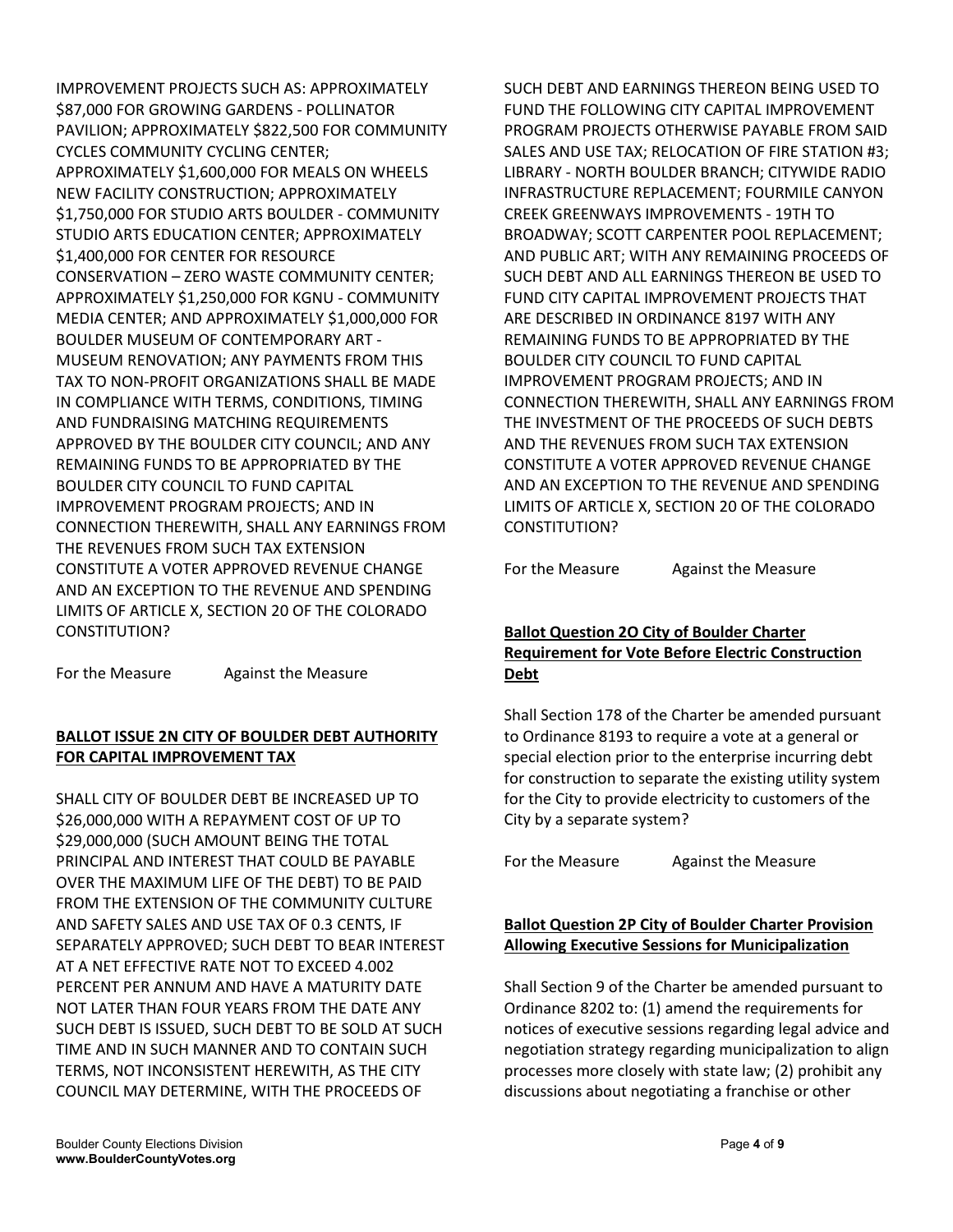settlement discussions that would terminate Boulder's effort to operate an independent municipal electric utility; and (3) extend the authority to hold executive sessions until December 31, 2023?

For the Measure Against the Measure

#### **Ballot Question 2Q City of Boulder Charter Clean Up**

Shall Sections 8, 22, 29, 37, 38B, 39, 41, 43, 48, 63, 68, 72 and 73 of the Charter be amended as specifically set forth in Ordinance 8195 including to: (1) remove obsolete provisions; (2) eliminate timelines for election related matters that conflict with state laws; (3) clarify when council vacancy elections are required; (4) clarify that initiative and referendum relate only to legislative matters; and (5) authorize signature verification and protests of petitions?

For the Measure Against the Measure

#### **CITY OF LAFAYETTE BALLOT ISSUE 2A OPEN SPACE TAX EXTENSION**

WITHOUT INCREASING ANY TAX RATE, SHALL THE CITY OF LAFAYETTE'S EXISTING 0.25% SALES AND USE TAX FOR OPEN SPACE, KNOWN AS THE LEGACY TAX OR AS THE LEGACY OPEN SPACE TAX, THAT IS CURRENTLY SCHEDULED TO EXPIRE ON DECEMBER 31, 2024, BE EXTENDED INDEFINITELY, WITH THE REVENUE FROM THE LEGACY OPEN SPACE TAX TO CONTINUE TO BE USED SPECIFICALLY (1) FOR THE PURPOSE OF ACQUISITION BY THE CITY OF LAND FOR USE AS OPEN SPACE, WITH THE DECISION AS TO WHAT PARTICULAR PARCELS OF LAND, IN WHAT LOCATIONS, AND IN WHAT PRIORITY TO BE MADE BY THE CITY COUNCIL; AND (2) FOR THE PURPOSE OF MAINTENANCE BY THE CITY OF ITS OPEN SPACE LANDS, AND, IN CONJUNCTION THEREWITH, TO PAY BONDS OR MULTIPLE-FISCAL YEAR FINANCIAL OBLIGATIONS FOR EITHER OF SUCH PURPOSES; AND WITH THE REVENUE FROM THE LEGACY OPEN SPACE TAX AND ANY INVESTMENT EARNINGS THEREON TO CONSTITUTE A VOTER-APPROVED REVENUE AND SPENDING CHANGE UNDER, TO BE COLLECTED AND SPENT EACH YEAR WITHOUT LIMITATION BY THE REVENUE AND SPENDING LIMITS OF, AND WITHOUT LIMITING THE COLLECTION OR

SPENDING OF OTHER REVENUES OR FUNDS BY THE CITY UNDER, ARTICLE X, SECTION 20 OF THE COLORADO CONSTITUTION OR ANY OTHER LAW?

Yes No

#### **CITY OF LAFAYETTE BALLOT ISSUE 2B STORAGE TAX**

SHALL THE CITY OF LAFAYETTE'S TAXES BE INCREASED BY \$180,000 ANNUALLY IN THE FIRST FULL FISCAL YEAR (2018) AND BY WHATEVER AMOUNTS ARE RAISED ANNUALLY THEREAFTER, BY THE IMPOSITION OF AN EXCISE TAX ON THE RENTAL OF INDOOR OR OUTDOOR STORAGE SPACE, OR THE SALE OF STORAGE SERVICES, WITH SUCH TAX BEING IMPOSED AT THE RATE OF 3.5% OF THE PRICE PAID FOR STORAGE OR STORAGE SERVICES, AND THE PROCEEDS USED TO FUND PROGRAMS OF THE CITY THAT PROMOTE AND ADVANCE CULTURAL ARTS, HISTORIC PRESERVATION AND LOCAL HISTORY MUSEUMS, INCLUDING THE MINERS MUSEUM; AND WITH THE REVENUE FROM SUCH TAX AND ANY INVESTMENT EARNINGS THEREON TO CONSTITUTE A VOTER-APPROVED REVENUE AND SPENDING CHANGE UNDER, TO BE COLLECTED AND SPENT EACH YEAR WITHOUT LIMITATION BY THE REVENUE AND SPENDING LIMITS OF, AND WITHOUT LIMITING THE COLLECTION OR SPENDING OF OTHER REVENUES OR FUNDS BY THE CITY UNDER, ARTICLE X, SECTION 20 OF THE COLORADO CONSTITUTION OR ANY OTHER LAW?

Yes No

#### **CITY OF LAFAYETTE BALLOT ISSUE 2C STREET IMPROVEMENT REVENUE BONDS**

SHALL THE CITY OF LAFAYETTE'S DEBT BE INCREASED \$9,000,000, WITH A REPAYMENT COST OF \$10,400,000, (THE MAXIMUM AMOUNT OF PRINCIPAL AND INTEREST TO BE PAID OVER THE LIFE OF THE DEBT) OR SUCH LESSER AMOUNT AS MAY BE NECESSARY, WITHOUT ANY INCREASE WHATSOEVER IN THE RATE OF ANY CITY TAX FOR THE PURPOSE OF PAYING THIS DEBT, FOR THE PURPOSES OF (1.) REPAIRING AND IMPROVING EXISTING CITY STREETS; (2.) ACQUIRING, INSTALLING OR COMPLETING TRAFFIC AND SAFETY CONTROL DEVICES; AND (3.) REPAIRING AND IMPROVING EXISTING PUBLIC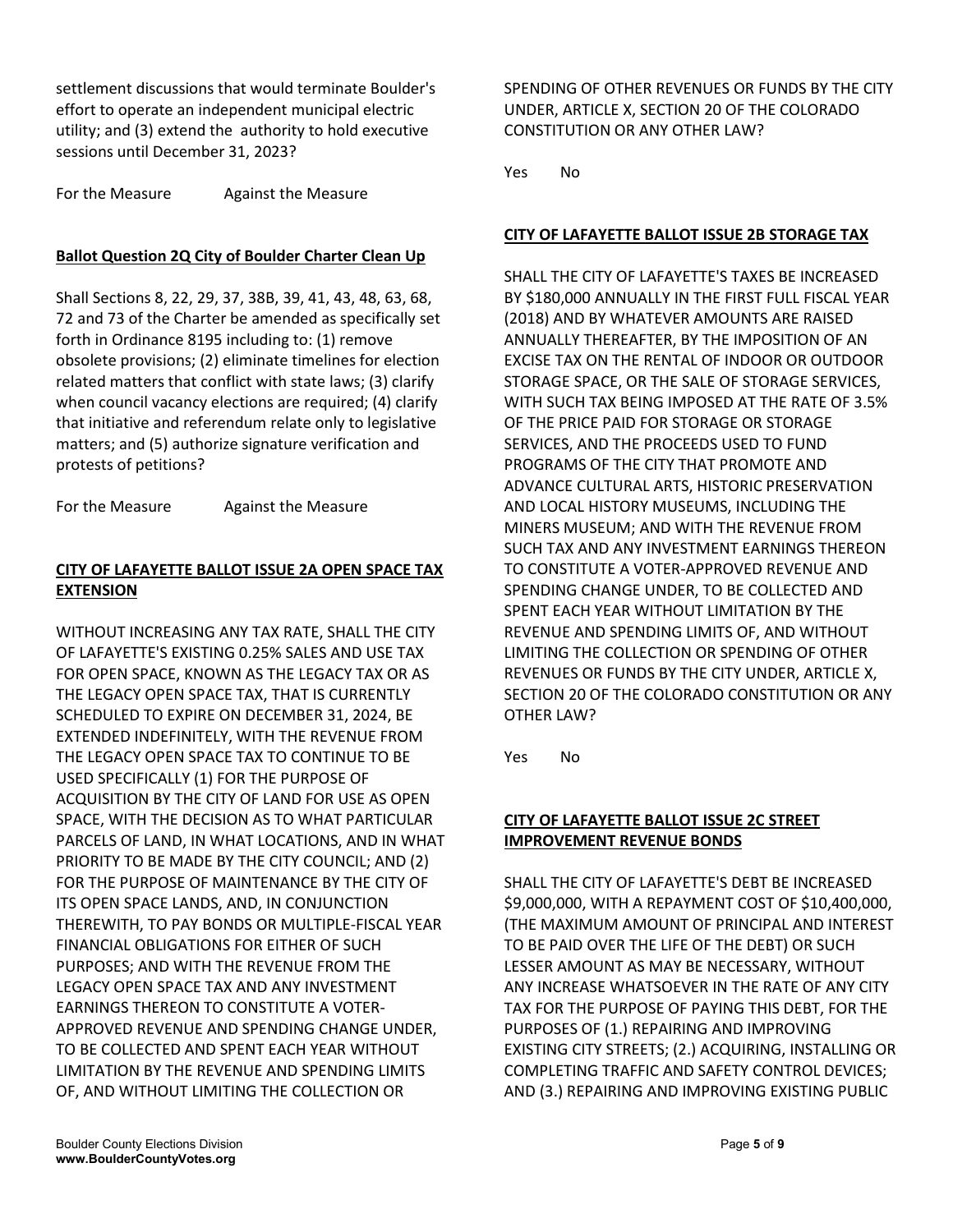PARKING LOTS, TOGETHER WITH ALL NECESSARY, INCIDENTAL AND RELATED FACILITIES, EQUIPMENT, LAND AND EASEMENTS;

BY THE ISSUANCE OF REVENUE BONDS OR MULTIPLE-FISCAL YEAR FINANCIAL OBLIGATIONS TO BE PAYABLE FROM THE REVENUES OF THE CITY ALLOWED BY THE CITY'S HOME RULE CHARTER, TO MATURE, BE SUBJECT TO REDEMPTION, WITH OR WITHOUT PREMIUM, AND TO BE ISSUED, DATED AND SOLD AT, ABOVE OR BELOW PAR, IN ONE OR MORE SERIES, AND AT SUCH TIME OR TIMES AND IN SUCH MANNER AND CONTAINING SUCH TERMS NOT INCONSISTENT HEREWITH, AS THE CITY COUNCIL MAY DETERMINE; AND IN CONNECTION THEREWITH TO COLLECT AND SPEND THE PROCEEDS OF SUCH DEBT AND ANY EARNINGS FROM THE INVESTMENT OF SUCH PROCEEDS WITHOUT LIMITATION BY THE REVENUE AND SPENDING LIMITS OF, AND WITHOUT AFFECTING THE CITY'S ABILITY TO COLLECT AND SPEND ANY OTHER REVENUES OR FUNDS UNDER ARTICLE X, SECTION 20 OF THE COLORADO CONSTITUTION OR ANY OTHER LAW?

Yes No

## **City of Lafayette Ballot Question 2D Compensation of Mayor and Councilors**

Shall Section 4.3 of the Lafayette Home Rule Charter be amended to provide that in the absence of an ordinance setting compensation for the Lafayette City Council, the monthly compensation for members of the Lafayette City Council shall be increased or decreased, in all evennumbered years, by the same collective percentage rates as the budgeted compensative adjustments provided to the general employees of the City for the immediate two calendar years?

Yes No

## **City of Lafayette Ballot Question 2E Residential Growth Management**

Shall the existing residential growth management restrictions of Chapter VI of the Lafayette Home Rule Charter be amended to extend and retain the aggregate building permit cap for the six (6) year period between

January 1, 2019 to January 1, 2025 and to remove from its restrictions developments that restrict at least 40% of the dwelling units as affordable dwelling units?

Yes No

## **CITY OF LONGMONT BALLOT ISSUE 2H**

SHALL CITY OF LONGMONT TAXES BE INCREASED \$6.2 MILLION ANNUALLY IN THE FIRST FULL YEAR AND BY SUCH AMOUNTS AS ARE RAISED ANNUALLY THEREAFTER BY INCREASING THE CITY SALES AND USE TAX RATE FROM 3.275 PERCENT TO 3.53 PERCENT, WHICH IS AN INCREASE OF TWO AND FIFTY-FIVE ONE HUNDRETH CENTS ON EACH TEN DOLLAR PURCHASE, BEGINNING JANUARY 1, 2018, WITH PROCEEDS USED EXCLUSIVELY TO INCREASE THE LEVEL OF SERVICE FOR PUBLIC SAFETY IN THE CITY OF LONGMONT, INCLUDING, BUT NOT LIMITED TO:

• POLICE OFFICERS AND PERSONNEL FOR TRAFFIC ENFORCEMENT AND TO INVESTIGATE SEX ASSAULTS;

- POLICE OFFICERS TO ENSURE SAFETY OF OFFICERS AND TO IMPROVE EMERGENCY RESPONSE;
- EMERGENCY DISPATCHERS FOR 911 RESPONSE;
- FIREFIGHTERS TO ENSURE SAFE AND SUFFICIENT RESPONSE TO EMERGENCIES;
- PERSONNEL TO SUPPORT EMERGENCY PUBLIC SAFETY RESPONDERS; AND
- POLICE AND FIRE EQUIPMENT AND FACILITIES TO ENSURE SAFETY;

SHALL THE REVENUES FROM SUCH TAX AND ANY INVESTMENT INCOME EARNED FROM SUCH REVENUES BE COLLECTED AND SPENT AS A VOTER-APPROVED REVENUE CHANGE UNDER SECTION 20 OF ARTICLE X OF THE COLORADO CONSTITUTION; AND SHALL ORDINANCE O-2017-46, WHICH INCREASES THE SALES AND USE TAX RATE, BE APPROVED?

Yes No

## **CITY OF LONGMONT BALLOT ISSUE 2I**

SHALL CITY OF LONGMONT TAXES BE INCREASED \$1.3 MILLION ANNUALLY IN THE FIRST FULL FISCAL YEAR AND BY SUCH AMOUNTS AS ARE RAISED ANNUALLY THEREAFTER BY THE IMPOSITION OF AN ADDITIONAL SALES TAX OF 3.0 PERCENT, WHICH IS AN INCREASE OF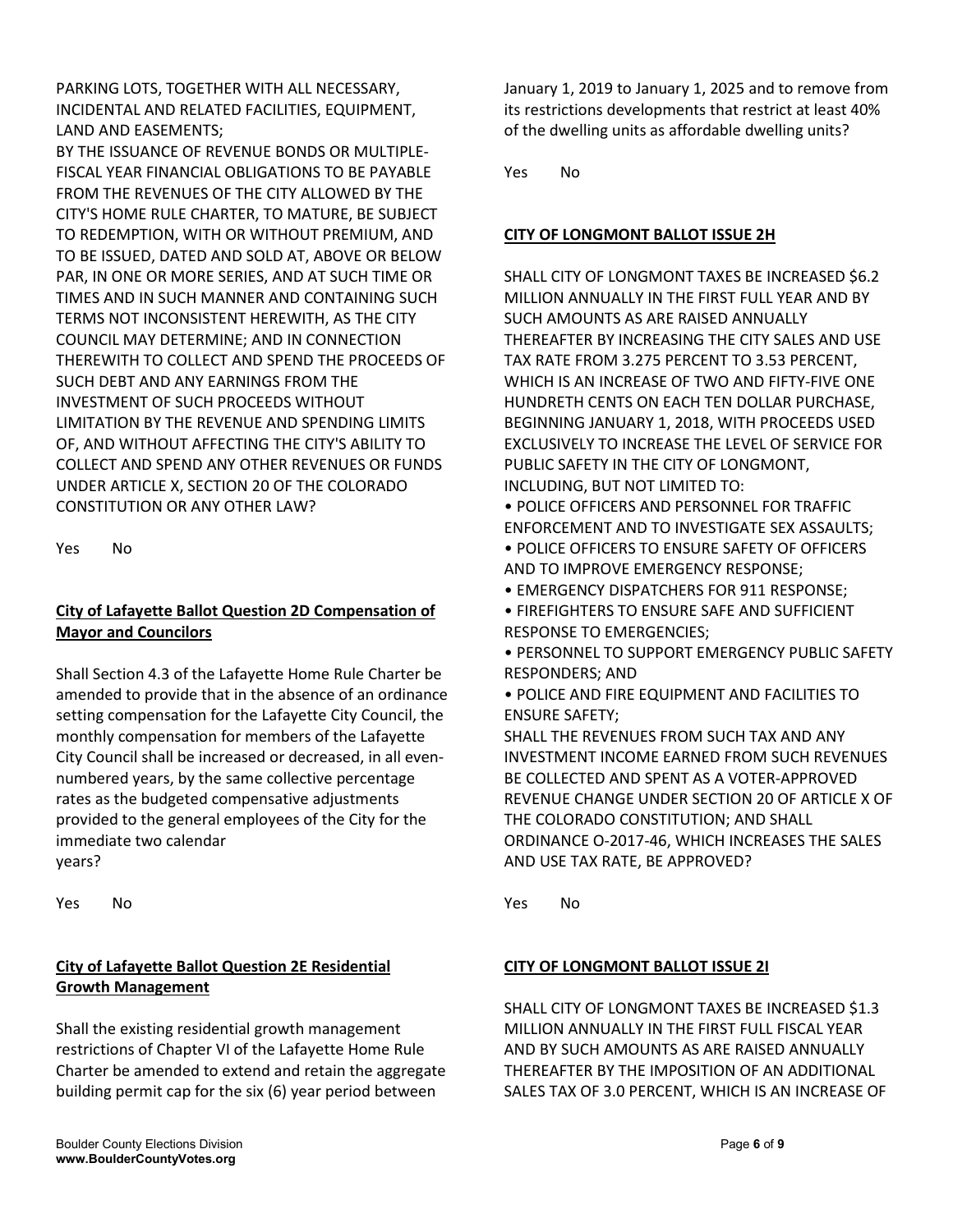THIRTY CENTS ON EACH TEN DOLLAR PURCHASE, BEGINNING JANUARY 1, 2018, ON THE SALE OF RETAIL MARIJUANA AND RETAIL MARIJUANA PRODUCTS AS PROVIDED IN ORDINANCE O-2017-47, WITH THE RATE OF TAX BEING ALLOWED TO BE INCREASED OR DECREASED WITHOUT FURTHER VOTER APPROVAL SO LONG AS THE RATE OF TAXATION DOES NOT EXCEED 15 PERCENT, AND WITH PROCEEDS REPRESENTING 1.5 PERCENT OF SUCH SALES OR 15 CENTS ON EACH TEN DOLLAR PURCHASE USED EXCLUSIVELY FOR AFFORDABLE HOUSING PROGRAMS AND SERVICES; SHALL THE REVENUES FROM SUCH TAX AND ANY INVESTMENT INCOME EARNED FROM SUCH REVENUES BE COLLECTED AND SPENT AS A VOTER-APPROVED REVENUE CHANGE UNDER SECTION 20 OF ARTICLE X OF THE COLORADO CONSTITUTION; AND SHALL ORDINANCE O-2017-47 BE APPROVED?

Yes No

## **City of Longmont Ballot Question 2J**

Shall City of Longmont debt be increased in an amount not to exceed \$36,300,000 for the purpose of financing water system improvements, including but not limited to the construction of a water storage reservoir as part of the Windy Gap Firming Project at a participation level not to exceed 10,000 acre-feet; and shall the debt be evidenced by bonds, loan agreements, or other financial obligations payable solely from the City's water utility enterprise revenues and be issued at one time or in a series at a price above, below or equal to the principal amount of such debt and with such terms and conditions, including provisions for redemption prior to maturity with or without payment of premium, as the City Council may determine?

Yes No

#### **City of Longmont Ballot Question 2K**

Shall Municipal Judge Robert J. Frick be retained in office for two (2) years?

Yes No

#### **CITY OF LOUISVILLE BALLOT ISSUE 2F**

SHALL CITY OF LOUISVILLE TAXES BE INCREASED \$550,000 IN 2019 AND THEN ANNUALLY BY WHATEVER ADDITIONAL AMOUNTS ARE RAISED THEREAFTER FROM THE CONTINUATION OF THE CITY'S HISTORIC PRESERVATION SALES TAX OF 0.125 PERCENT BEGINNING JANUARY 1, 2019 AND EXPIRING TEN YEARS AFTER SUCH DATE; WITH THE NET PROCEEDS OF SUCH SALES TAX, ALONG WITH THE NET PROCEEDS OF A 0.125 PERCENT RATE OF USE TAX, TO BE COLLECTED, RETAINED AND SPENT FOR HISTORIC PRESERVATION PURPOSES CONSISTENT WITH BALLOT ISSUE 2A, APPROVED AT THE NOVEMBER 4, 2008 ELECTION; AND, ADDITIONALLY, COMMENCING IN 2019, SHALL THE CITY ALSO BE AUTHORIZED TO (1) EXPEND ANY FUNDS FROM THE 0.125 PERCENT RATE OF SALES AND USE TAX IN THE HISTORIC PRESERVATION FUND, INCLUDING EXISTING FUND BALANCE, IN ANY AREA WITHIN THE BOUNDARIES OF THE CITY, AS EXISTING FROM TIME TO TIME, RATHER THAN SOLELY WITHIN HISTORIC OLD TOWN LOUISVILLE, PROVIDED THAT ANY EXPENDITURE OUTSIDE HISTORIC OLD TOWN LOUISVILLE IS APPROVED BY THE AFFIRMATIVE VOTE OF NOT LESS THAN FIVE MEMBERS OF THE ENTIRE CITY COUNCIL, AND (2) EXPEND, ON AN ANNUAL FISCAL YEAR BASIS AN AMOUNT NOT TO EXCEED 20% OF THE NET PROCEEDS OF SUCH 0.125 PERCENT RATE OF SALES AND USE TAX FOR OPERATING AND MAINTAINING THE LOUISVILLE MUSEUM CAMPUS; ALL AS FURTHER SET FORTH IN ORDINANCE NO. 1743, SERIES 2017; AND SHALL THE CITY BE PERMITTED TO COLLECT, RETAIN AND EXPEND ALL REVENUES DERIVED FROM SUCH TAX AS A VOTER-APPROVED REVENUE CHANGE AND AN EXCEPTION TO LIMITS WHICH WOULD OTHERWISE APPLY UNDER ARTICLE X, SECTION 20 OF THE COLORADO CONSTITUTION OR ANY OTHER LAW?

Yes No

## **City of Louisville Ballot Question 2G**

Shall the City of Louisville be authorized to provide highspeed internet services (advanced services), telecommunications services, and/or cable television services to residents, businesses, schools, libraries, nonprofit entities and other users of such services, either directly or indirectly with public or private sector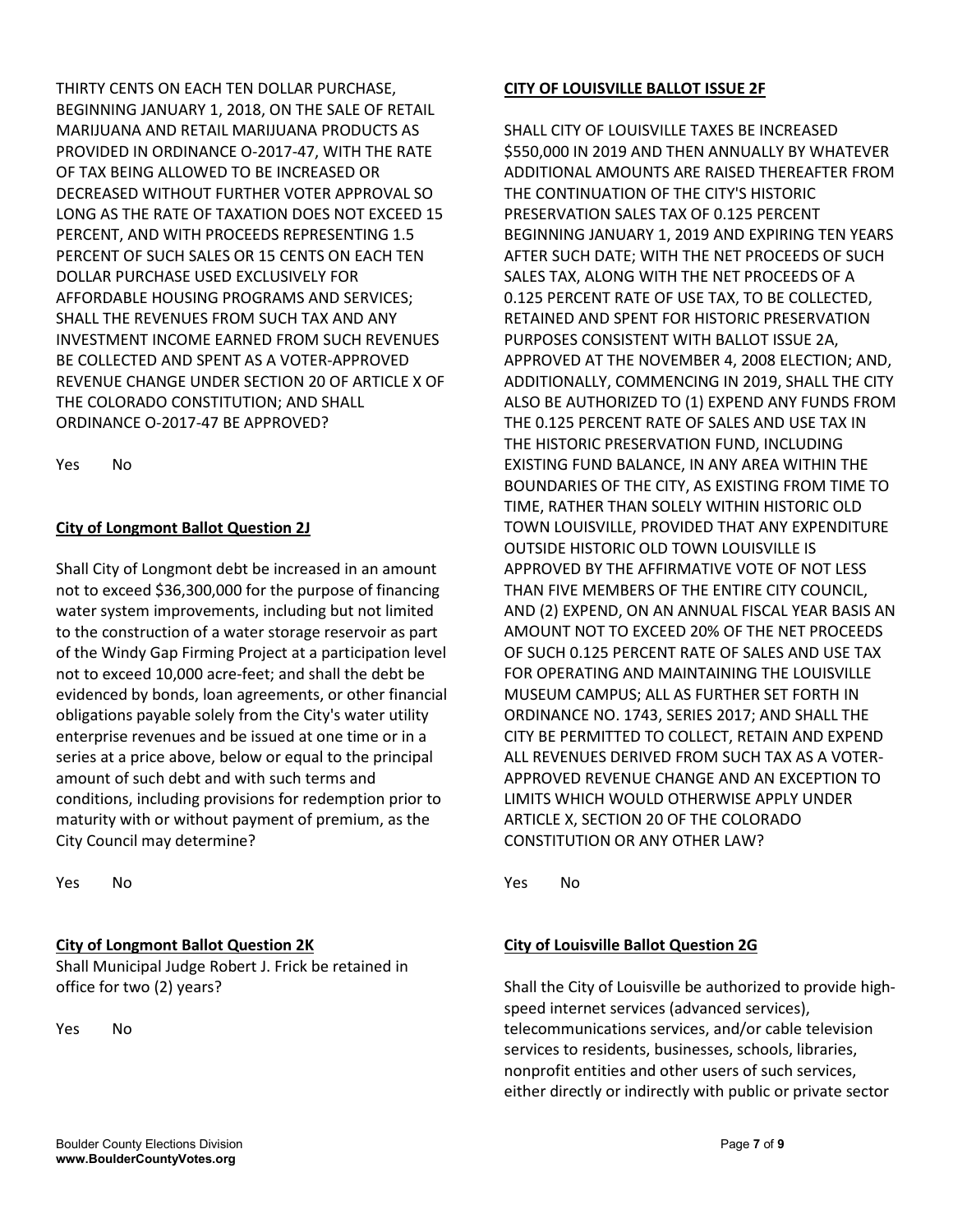partners, as expressly permitted by Colorado Revised Statutes §§ 29-27-101 to 304, "competition in utility and entertainment services," without limiting its home rule authority?

Yes No

#### **BALLOT ISSUE 3A ESTES PARK SCHOOL DISTRICT R-3**

SHALL ESTES PARK SCHOOL DISTRICT R-3 TAXES BE INCREASED BY \$1,009,583 IN 2017 FOR COLLECTION IN THE 2018 CALENDAR YEAR, AND BY SUCH AMOUNTS AS MAY BE COLLECTED ANNUALLY THEREAFTER, BY THE IMPOSITION OF A MILL LEVY THAT GENERATES REVENUE IN AN AMOUNT WHEN COMBINED WITH REVENUES PRODUCED BY PREVIOUS VOTER AUTHORIZED TAX INCREASES OF THE DISTRICT IS NOT GREATER THAN THE STATUTORY LIMIT AUTHORIZED BY 22-54-108, C.R.S., AS AMENDED, TO BE USED FOR EDUCATIONAL PURPOSES AS APPROVED BY THE BOARD OF EDUCATION,

• RECRUITING AND RETAINING A STRONG DIVERSE POOL OF TEACHERS AND STAFF, AS WELL AS PROVIDE CONTINUOUS LEADERSHIP AND GROWTH OPPORTUNITIES;

• EXPAND COLLEGE AND CAREER PROGRAMS SUCH AS APPRENTICESHIPS, CAREER TECHNICAL EDUCATION (VOCATIONAL) COURSES TO EXPLORE TRADE FIELDS: MECHANICAL, CARPENTRY, TECHNOLOGY,

GREENHOUSE OPERATIONS AND AGRICULTURE; • PROVIDING COMPREHENSIVE MENTAL HEALTH, WELLNESS AND SAFETY RESOURCES BY EXPANDING ON SOCIAL EMOTIONAL LEARNING (SEL) AND INCLUDING MORE WRAP AROUND SERVICES TO SUPPORT STUDENTS;

• EXPANDING TECHNOLOGY ACCESS TO MORE STUDENTS, INTEGRATE NEW FORMS OF INNOVATIVE EDUCATION;

• ADJUST CURRICULUM TO EXPAND ON: 21ST CENTURY SKILLS, ESSENTIAL LIFE SKILLS, HANDS-ON POST SECONDARY EXPERIENCE, FINANCIAL LITERACY, CAREER READINESS;

AND SHALL SUCH INCREASE BE AN ADDITIONAL PROPERTY TAX MILL LEVY IN EXCESS OF THE LEVIES THE DISTRICT IS OTHERWISE AUTHORIZED BY LAW TO IMPOSE; AND SHALL THE DISTRICT BE AUTHORIZED TO COLLECT, RETAIN AND SPEND ALL REVENUES FROM SUCH TAXES AND THE EARNINGS FROM THE

INVESTMENT OF SUCH REVENUES AS A VOTER APPROVED REVENUE CHANGE AND AN EXCEPTION TO THE LIMITS THAT WOULD OTHERWISE APPLY UNDER ARTICLE X, SECTION 20 OF THE COLORADO CONSTITUTION?

Yes No

## **COUNTY ISSUE 5A (Burgundy Park Public Improvement District of Boulder County Mill Levy Increase, Multiple-Fiscal Year Obligation Authorization and Formation):**

SHALL BURGUNDY PARK PUBLIC IMPROVEMENT DISTRICT OF BOULDER COUNTY TAXES BE INCREASED \$40,000 (ESTIMATE FOR TAX COLLECTION YEAR 2019) AND THEREAFTER BY THE DOLLAR AMOUNT PRODUCED FROM THE LEVY OF AN AD VALOREM PROPERTY TAX IMPOSED AT A RATE UP TO 16.597 MILLS, WITH THE ANNUAL TAX REVENUES (REGARDLESS OF DOLLAR AMOUNT) FROM SUCH MILL LEVY TO BE USED FOR COUNTY ROAD IMPROVEMENT PURPOSES WITHIN THE DISTRICT; AND, TO ACCELERATE THE TIMING FOR CONSTRUCTION OF THE ROAD IMPROVEMENTS, SHALL THE DISTRICT ENTER INTO A MULTIPLE-FISCAL YEAR OBLIGATION IN THE FORM OF A NO-INTEREST LOAN FROM BOULDER COUNTY IN AN AMOUNT NOT TO EXCEED \$460,320, TO BE PAID FROM THE REVENUES OF THE TAX DESCRIBED ABOVE AND ANY OTHER SOURCES OF FUNDING LEGALLY AVAILABLE TO THE DISTRICT; AND SHALL THE TAX REVENUES DESCRIBED ABOVE, OTHER LEGALLY AVAILABLE FUNDING, IF ANY, AND THE INTEREST EARNINGS THEREON CONSTITUTE A VOTER-APPROVED REVENUE CHANGE AND AN EXCEPTION TO THE LIMITATIONS SET FORTH IN SECTION 29-1-301 OF THE COLORADO REVISED STATUTES OR ANY OTHER LIMITS WHICH MAY OTHERWISE APPLY; AND SHALL BURGUNDY PARK PUBLIC IMPROVEMENT DISTRICT OF BOULDER COUNTY BE ORGANIZED, ALL AS MORE PARTICULARLY SET FORTH IN BOARD OF COUNTY COMMISSIONERS' RESOLUTION 2017-88?

Yes No